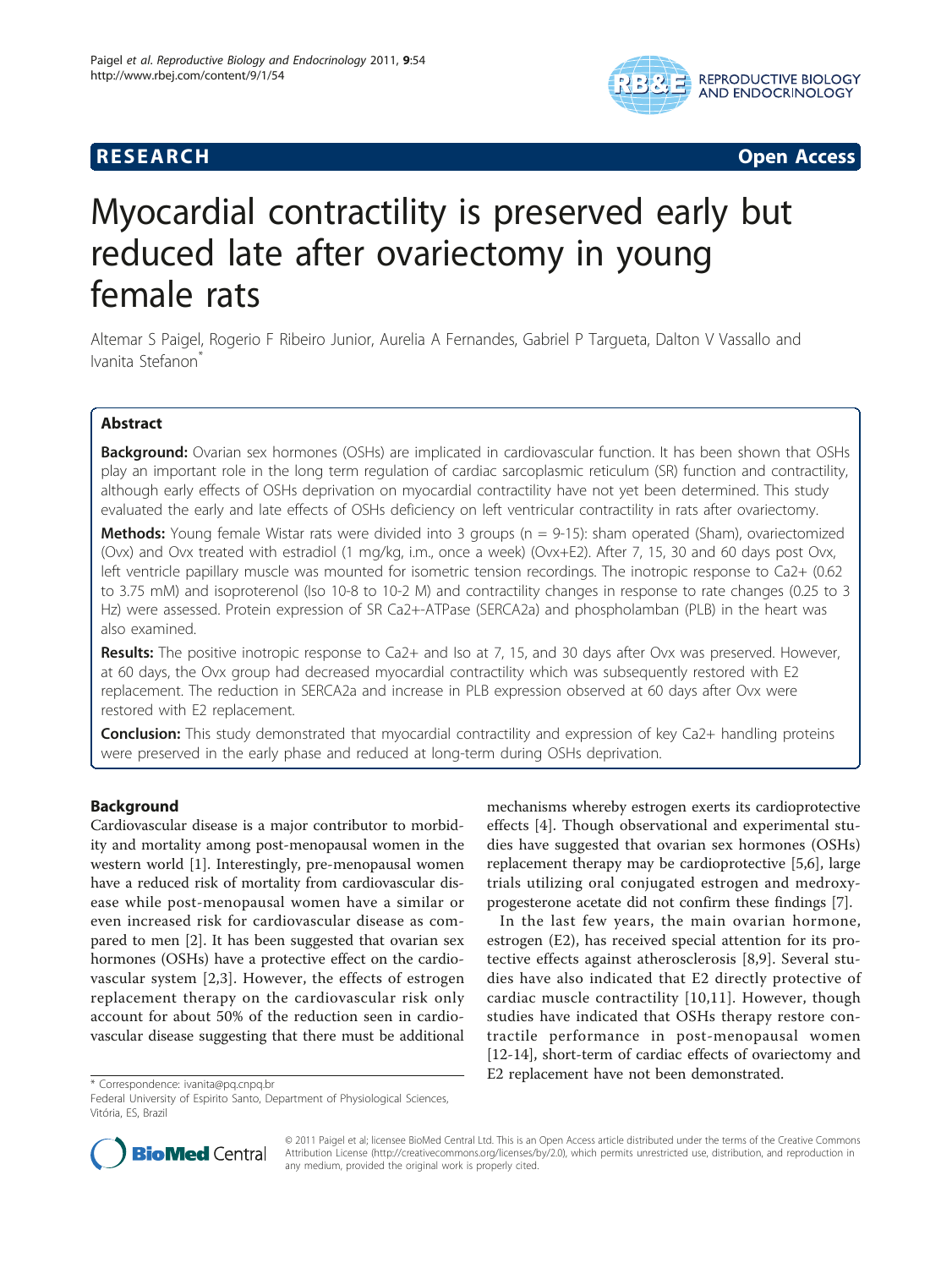Recent studies further suggest that mechanical functioning and proteomic profiles in ventricular myocytes are directly regulated by E2 [\[15](#page-9-0)-[18\]](#page-9-0). However, those studies only investigated cardiac performance and proteins involved in  $Ca^{2+}$  homeostasis at 4 to 10 weeks after OSHs deprivation leaving short-term effects of OSHs deprivation on myocardial contractility poorly understood. Thus, our aim was to study the inotropic response of left ventricular papillary muscles short and long-term (7, 15, 30 and 60 days) after ovariectomy in young female rats. We also investigated the expression of cardiac regulatory proteins sarcoplasmic reticulum (SR) Ca2+-ATPase (SERCA2a), phospholamban (PLB) and sodium-calcium exchanger (NCX) at 7, 15, 30 and 60 days after Ovx. We studied the expression of these proteins primarily due the fact that PLB regulates the  $Ca<sup>2+</sup>$ -affinity of SERCA2a, facilitating calcium uptake into the SR and muscle relaxation, which is considered an important intracellular mechanism involved in myocardial contractility [\[19,20\]](#page-9-0).

# Methods

### Animal care

The care and use of the laboratory animals were in accordance with National Institutes of Health (NIH) guidelines and were approved by the local animal ethics committee. All rats had free access to water and were fed with food ad libitum.

Experimental groups, surgical procedures and E2 replacement. Eight-week-old female Wistar rats weighting 185g approximately were randomly divided into two groups. One group underwent bilateral ovariectomy (Ovx) as described previously [[21\]](#page-9-0). Briefly, a dorsal midline skin incision was made under anesthesia caudal to the posterior border of the ribs. The posterior abdominal muscle wall was bluntly dissected, the abdominal cavity was opened and the ovary was gently exteriorized and removed. The uterine horn was returned into the abdomen. The skin incision was closed with sterile nylon sutures, and the process was repeated on the other side. At 1 week after Ovx, a subgroup of the ovariectomized rats (Ovx+E2) started treatment with estradiol valerate (E2) 1 mg/Kg injected, i.m., once a week for 8 weeks. The second group underwent a sham operation and served as normal controls (sham). Left ventricle papillary muscle contractility was studied at 7, 15, 30 and 60 days after surgery. E2 replacement was carried out only in the 60 day ovariectomized subgroup because it was the only group that showed a reduction in myocardial contractility. At the time of sacrifice, adequacy of the ovariectomy was determined grossly by the absence of ovarian tissue and marked atrophy of the uterus [[16](#page-9-0)]. We also determined the weight of the entire animal, as well as the weight of the left and right ventricles and the uterus.

#### Isometric tension and myocardial contractility

Rats received 500 units of heparin intraperitoneal (i.p.) and then were anesthetized 10 minutes later with 45 mg/kg sodium pentobarbital, i.p., (Cristália, SP, Brazil). Hearts were rapidly removed and perfused through the aortic stump and the left ventricle papillary muscles were dissected. Muscle preparations were mounted for isometric tension recording and maintained in a 20 mL glass-bath containing Krebs-Henseleit solution (in mM: NaCl 118, KCl 4.7, CaCl<sub>2</sub> 1.25, KH<sub>2</sub>PO<sub>4</sub> 1.2, MgSO<sub>4</sub> 1.2, NaHCO<sub>3</sub> 23 and glucose 11) at 30°C and pH = 7.4, which was continuously aerated with 95%  $O_2$  and 5% CO2. Resting tension was adjusted to produce maximal contractile force (Lmax). The twitch contraction rate was controlled by isolated rectangular pulses (10 to 15 V, 12 ms duration) through a pair of platinum electrodes. The standard stimulation rate was 0.5 Hz (steadystate). Isometric force development was measured with an isometric force transducer (TSD105A, Biopac) and normalized to muscle weight (g/g). Recording started after 60 minutes to permit the muscle to adapt to the new environmental conditions. Myocardial contractility was tested by the following protocol. First, we measured the inotropic response to changes in extracellular calcium concentration ( $Ca^{2+}$ , 0.62 to 3.75 mM). Next, the positive inotropic response, produced by increasing isoproterenol concentrations added to the bath  $(10^{-8} - 10^{-2}$ M), was analyzed. Finally, we evaluated the isometric force development relationship at stimulation rates of 0.25 to 3.0 Hz. At the end of the experiment, the papillary muscle was removed and weighed for force normalization (g/g).

#### Serum estrogen level

Blood samples were collected in tubes with anticoagulant from group at 60 days after surgery. Blood samples were centrifuged at 1,500 g for 15 min at  $4^{\circ}$ C. The resulting serum was kept at -80°C until used to determine estrogen levels. The  $E_2$  levels in the serum were measured using ELISA technique according to the manufacturer's instruction.

# Western blot analysis of SERCA2a, NCX and PLB

Proteins from homogenized hearts (100 μg) were separated by 7.5% (SERCA2a and NCX) or 15% (PLB) SDS-PAGE. Proteins were transferred to nitrocellulose membranes for SERCA2a and NCX and polyvinyl difluoride membranes for PLB and were incubated with mouse monoclonal antibodies for SERCA2a (1:1000, Affinity BioReagents, CO, USA), NCX (1:200, Abcam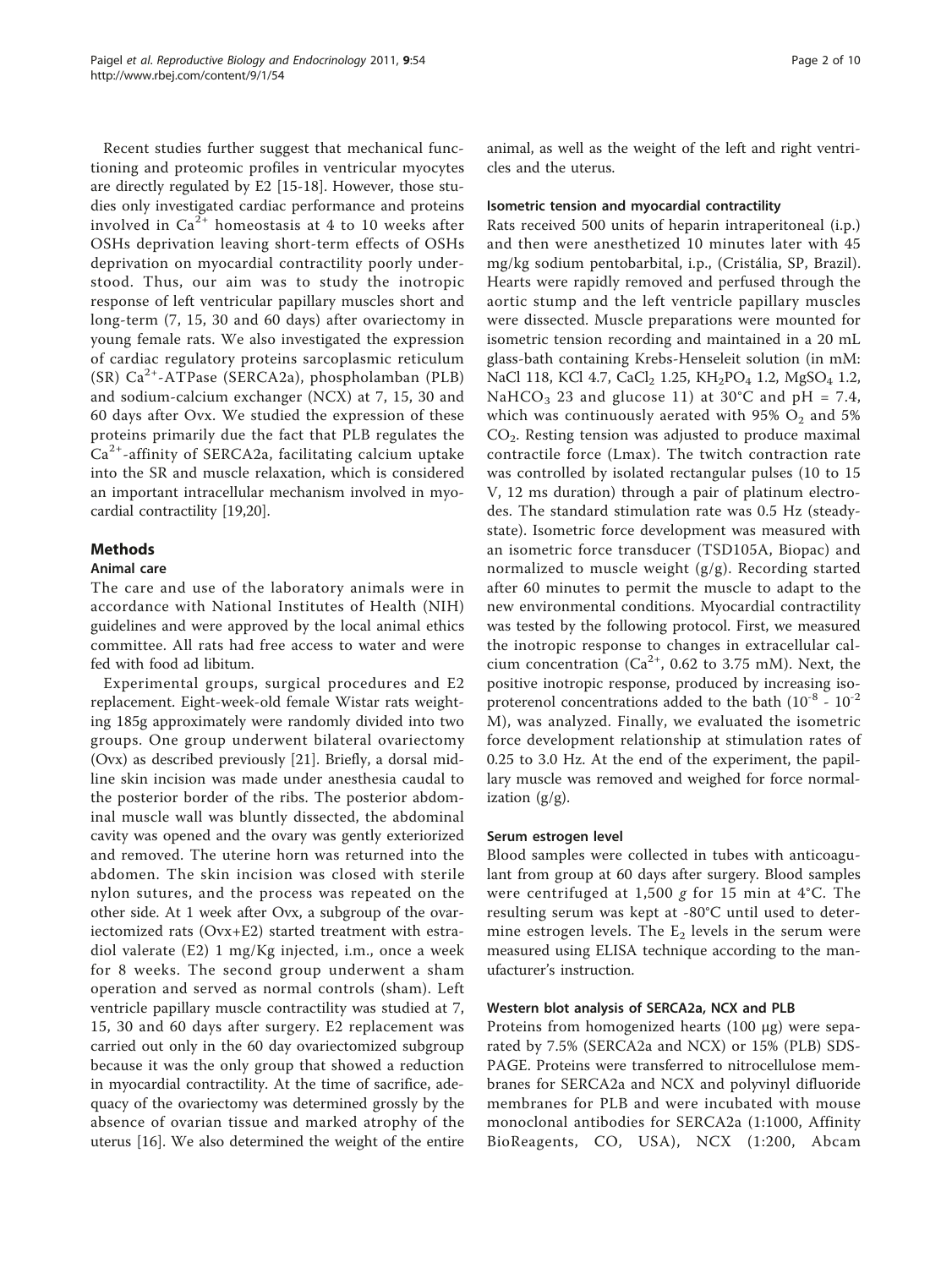Cambridge, MA, USA) and PLB (1 μg/ml, Affinity BioReagents, CO, USA). After washing, membranes were incubated with anti-mouse (1:5000, StressGen, Victoria, Canada) immunoglobulin antibody conjugated to horseradish peroxidase. After thorough washing, immunocomplexes were detected using an enhanced horseradish peroxidase/luminal chemiluminescence system (ECL Plus, Amersham International, Little Chalfont, UK) and film (Hyperfilm ECL International). Signals on the immunoblot were quantified with the National Institutes of Health Image V1.56 computer program. The same membrane was used to determine GAPDH expression using a mouse monoclonal antibody (1:5000, Abcam Cambridge, MA, USA).

# Statistical analysis

All values are expressed as mean ± SEM. Differences among groups were analyzed using the two way ANOVA test followed by the Tukey post hoc test for multiple comparisons. A p value  $< 0.05$  was considered statistically significant. For protein expression, data are expressed as the ratio between protein and GAPDH signals.

# Drugs and chemicals

All chemicals, unless specified in the text, were purchased from Sigma Chemical (St. Louis, MO).

# Results

#### Rat weights

The body weights of the ovariectomized rats were significantly greater than those of sham controls at 15, 30 and 60 days (Table 1). E2 treatment prevented weight gain at 60 days after ovariectomy and also restored the estrogen levels at the same levels as the control animals (Sham: 127 ± 11.5 pmol/L, Ovx : 50.4 ± 11.4\* pmol/L and Ovx + E2: 142.2 ± 31 pmol/L; p < 0.05). Ovariectomy and E2 replacement did not alter the left or right ventricle weight to body weight ratio. Starting at 7 days, the deficiency of OSH induced a significant decrease in uterine weight compared with that of sham controls.

Restoration of uterine mass was observed in the E2 treated group (Table 1).

#### Isometric contractility response to calcium

It is well known increases in extracellular  $Ca^{2+}$  results in enhanced calcium influx through L-type  $Ca^{2+}$  channels triggering further  $Ca^{2+}$  release from  $Ca^{2+}$  stores within the SR [\[22](#page-9-0)]. This in turn leads to a rise of intracellular free  $Ca^{2+}$  culminating in myofilament shortening and cell contraction. As expected, increases in extracellular  $Ca<sup>2+</sup>$  resulted in a positive inotropic response (Figure [1](#page-3-0)). We found no significant differences in the inotropic response to calcium at 7, 15, and 30 days among ovariectomy and control groups. However, deprivation of OSHs at 60 days induced a reduction in the inotropic response to extracellular  $Ca^{2+}$ .

Force increases with increasing myocardial mass, characterizing a positive correlation between theses variables. Assuming the 60 days group is older and the papillary muscles are heavier, we expected to find higher values for all parameter in the 60 days groups. As the OVX group has a contractility dysfunction, the force did not increase as expected.

# Isometric contractile response to  $\beta$ -adrenergic receptor stimulation

Using a nonspecific  $\beta$ -adrenergic agonist, isoproterenol, dose-response curves were assessed (Figure [2](#page-3-0)). Stimulation of this subtype of  $\beta$ -adrenergic receptor in the heart by isoproterenol increases contractility and accelerates relaxation by activating the adenylyl cyclase/cAMP/protein kinase pathway [[23](#page-9-0)]. As expected, isoproterenol promoted a positive inotropic effect in all groups examined. However, the positive inotropic response was decreased in the ovariectomized group at 60 days compared with sham controls.

# Force-frequency relationship

The relationship between rate and isometric force (Figure [3](#page-4-0)) is species-specific and was first described by Bowditch in 1871. In the rat, a reverse staircase phenomenon has been demonstrated, where force of

|  |  |  | Table 1 Weight data from sham, ovariectomized (Ovx) and estrogen replacement |  |  |  |
|--|--|--|------------------------------------------------------------------------------|--|--|--|
|--|--|--|------------------------------------------------------------------------------|--|--|--|

|                       | 7 days         |                              | 15 days        |                  | 30 days         |                | 60 days       |                                    |                            |  |
|-----------------------|----------------|------------------------------|----------------|------------------|-----------------|----------------|---------------|------------------------------------|----------------------------|--|
|                       | Sham           | Ovx                          | Sham           | Ovx              | Sham            | Ovx            | Sham          | Ovx                                | $Ovx + E2$                 |  |
| BW(q)                 | $195 + 3$      | $201 + 5$                    | $204 + 3$      | $232 + 8*$       | $233 + 3$       | $274 + 5*$     | $256 + 5$     | $310 + 9*$                         | $251 + 9$ <sup>#</sup>     |  |
| $LV/BW$ (mg/g)        | $2.25 + 0.06$  | $212 + 007$                  | $2.21 + 0.07$  | $2.07 + 0.05$    | $2.25 + 0.09$   | $2.09 + 0.06$  | $20 + 003$    | $1.9 + 0.04$                       | $193 + 005$                |  |
| $RV/BW$ (mg/g)        | $0.57 + 0.02$  | $0.55 + 0.02$                | $0.52 + 0.02$  | $0.53 + 0.01$    | $0.54 + 0.01$   | $0.58 + 0.04$  | $0.48 + 0.03$ | $0.49 + 0.02$                      | $0.54 + 0.02$              |  |
| Uterus/BW (mg/g)      |                | $2.09 + 0.14$ $0.70 + 0.04*$ | $2.40 + 0.17$  | $0.60 \pm 0.05*$ | $1.96 + 0.07$   | $0.47 + 0.04*$ |               | $260 + 016$ 045 + 004 <sup>*</sup> | $2.56 + 0.19$ <sup>#</sup> |  |
| Papillary Muscle (mg) | $5.5 \pm 0.46$ | $5.6 \pm 0.56$               | $4.9 \pm 0.35$ | $6.1 \pm 0.51$   | $4.11 \pm 0.36$ | $5.0 + 0.4$    | $5.2 + 0.47$  | $57 + 033$                         | $5.9 + 0.5$                |  |

LV - Left Ventricle, RV - Right Ventricle, BW - Body Weight. Data are expressed as mean ± SEM.

 $*$ OVx vs Sham,  $*$  Ovx+E2 vs Ovx, p < 0.05 unpaired t-test. N = 6-15 (Ovx+E2) groups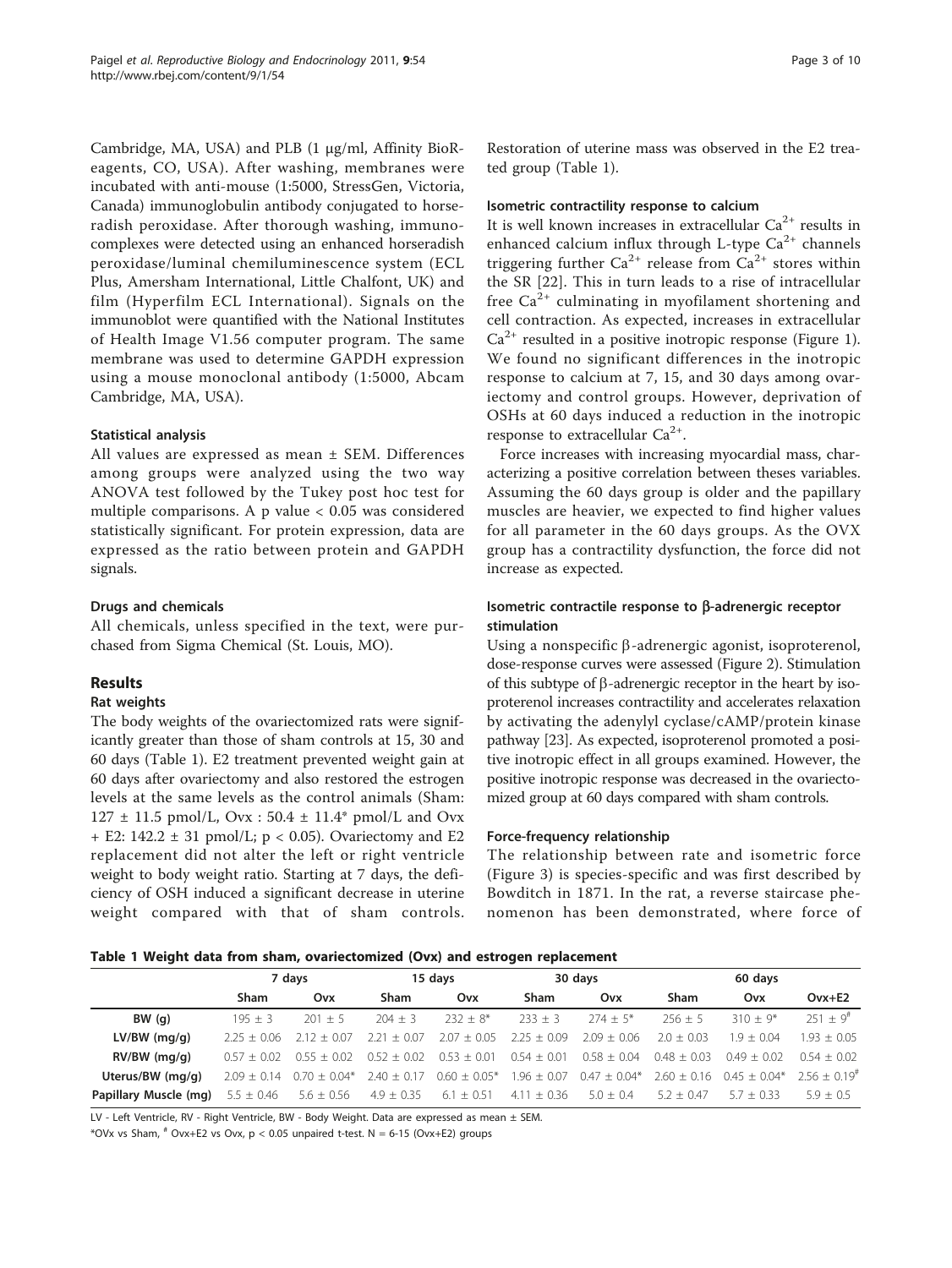<span id="page-3-0"></span>

in isolated left ventricle papillary muscles from sham operation (Sham) and ovariectomized (Ovx) rats at 7, 15, 30 and 60 days after surgery. Force  $(q/q)$  values are expressed as mean  $\pm$  S.E.M. \*different from sham ( $P < 0.05$ ) using two-way ANOVA and post hoc Tukey test. Number of animals used is indicated.



60 days after surgery. Extracellular Ca<sup>2+</sup> concentration was 0.62 mM. Force (g/g) values are expressed as mean  $\pm$  S.E.M. \*different from sham (P < 0.05) using two-way ANOVA and post hoc Tukey test. Number of animals used is indicated.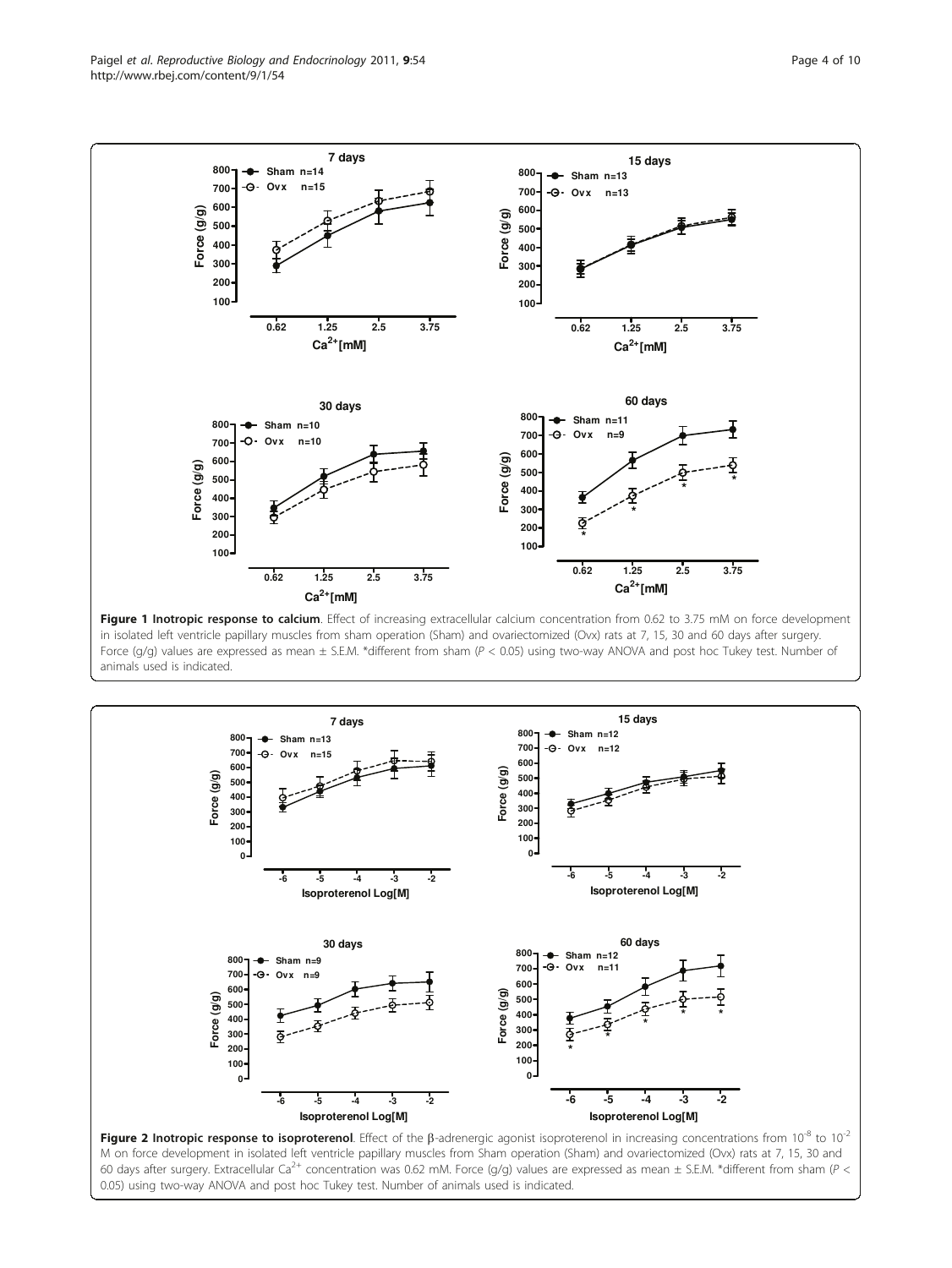<span id="page-4-0"></span>

isolated left ventricle papillary muscles from sham operation (Sham) and ovariectomized (Ovx) rats at 7, 15, 30 and 60 days after surgery. Force  $(q/q)$  values are expressed as mean  $\pm$  S.E.M. \*different from sham ( $P < 0.05$ ) using two-way ANOVA and post hoc Tukey test. Number of animals used is indicated.

contraction falls as heart rate increases. It has been demonstrated that the time to peak isometric force varies directly with the duration of the active state, and thus changes in duration are reflected in changes in the peak force [[24](#page-9-0)]. The Bowditch staircase phenomenon was investigated by changing the stimulation rate from 0.25 to 3.0 Hz following rest periods of approximately 60 s. As expected, a decrease in rate of stimulation produced an immediate increase in peak force. This inverse relationship was preserved in all groups, and was similar between controls and Ovx rats at 7, 15 and 30 days but reduced in Ovx rats at 60 days.

# Effect of ovariectomy on maximum positive and negative force derivatives

To determine whether the contractile deficit found in the inotropic response to calcium and isoproterenol was

also observed in the activation or relaxation phase of force development, we measured the positive and negative rate of force development (dF/dt) (Figure [4](#page-5-0)). Positive dF/dt was reduced at 60 days after Ovx in all inotropic interventions assayed. There were no significant differences in negative dF/dt between Ovx and sham groups.

#### Estrogen replacement therapy

As previously stated, ovariectomy-induced deficiency in OSH resulted in a significant decrease in inotropic response only after long-term (60 days) hormone deprivation. To determine if estrogen was involved in this effect, ovariectomized rats were treated with estradiol valerate for 8 weeks starting one week after surgery. Estrogen replacement efficiently prevented the decrease in the positive inotropic response to extracellular  $Ca^{2+}$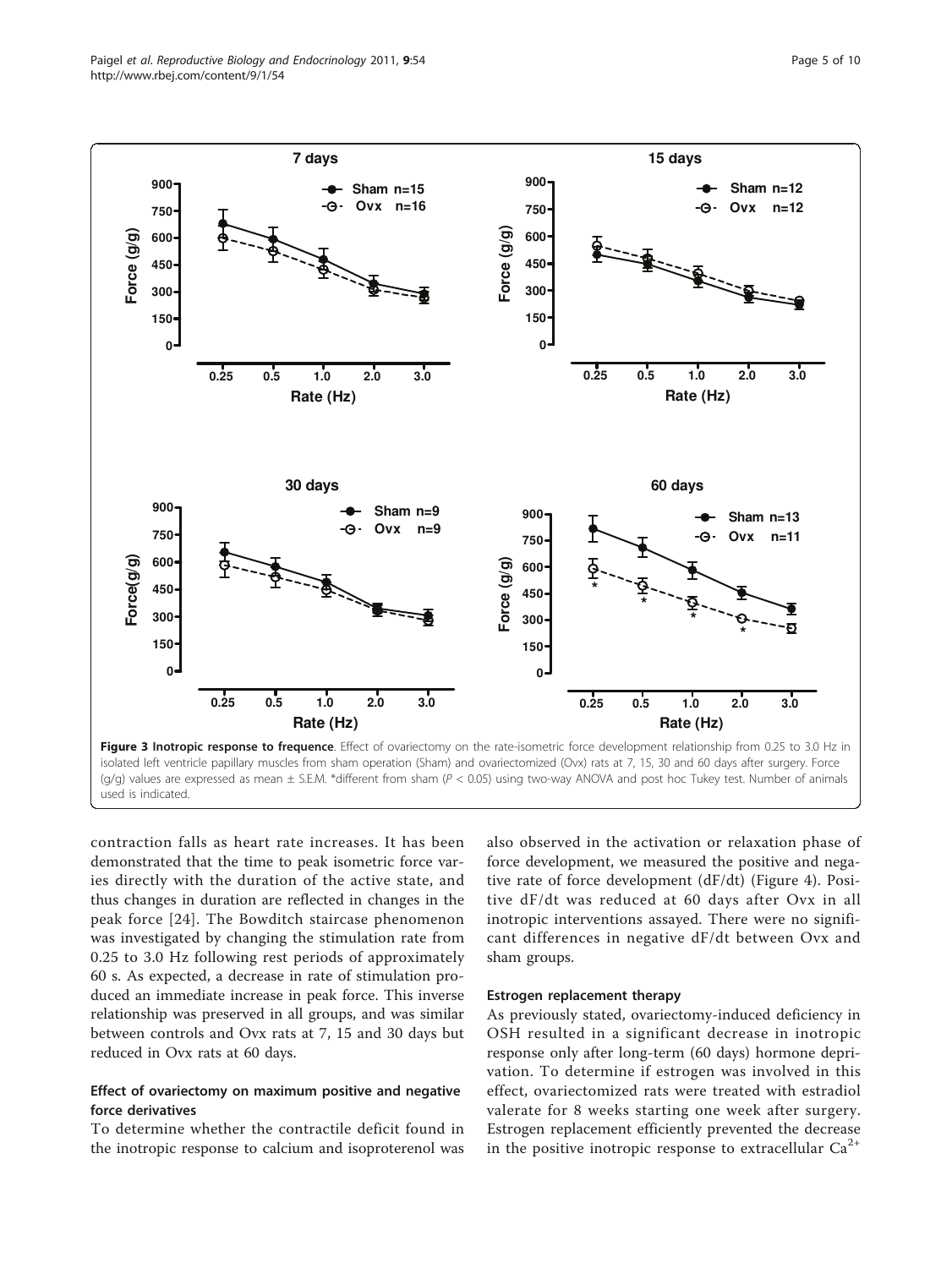<span id="page-5-0"></span>

(Figure [5A](#page-6-0)) and isoproterenol (Figure [5B](#page-6-0)), and also restored the force-frequency relationship (Figure [5C\)](#page-6-0).

# Western blot analysis of SERCA2a, NCX and PLB

Alterations to cardiac mechanical properties and intracellular calcium homeostasis are dependent on SER-CA2a, PLB and NCX. In this study, we examined the role of these proteins in the altered myocardial contractility seen in rats 60 days after ovariectomy. As shown in the Figure [6A](#page-7-0) and [6B](#page-7-0), Ovx altered SERCA2a. Ovx reduced SERCA2a protein expression and increased PLB protein expression in the heart. E2 administration was effective in preventing those changes. Figure [6C](#page-7-0) demonstrates that PLB was overexpressed by 1.6 fold compared to the sham group. Meanwhile, NCX protein expression remained unchanged (Figure [6D](#page-7-0)). We also evaluated SERCA2a and PLB in rats at 7, 15 and 30. SERCA2a and PLB did not differ between Sham and Ovx at 7, 15 and 30 days after ovariectomy (Figure [7](#page-8-0))

#### **Discussion**

This study examines the effects of OSHs deprivation on cardiac contractility in rats at both short and late-term periods after ovariectomy. Our results demonstrated myocardial contractility was preserved short-term. However, at long-term, deficiency in OSHs reduced cardiac contractility which was associated with changes in expression of key contractile proteins, SERCA2a and PLB. The long-term ovariectomy-induced reduction in myocardial contractility corroborates data previously described [[15-18\]](#page-9-0). The novel finding in this study is that changes in contractility due to ovariectomy were not evident until 60 days after hormone loss. Interestingly, myocardial contractility, analyzed at 7, 15 and 30 days, was preserved during basal conditions and even under positive inotropic stimuli. Besides, at 60 days the Sham group showed an increasing in myocardial contractility response to calcium and Isoproterenol corroborating data previously described [[26](#page-9-0)].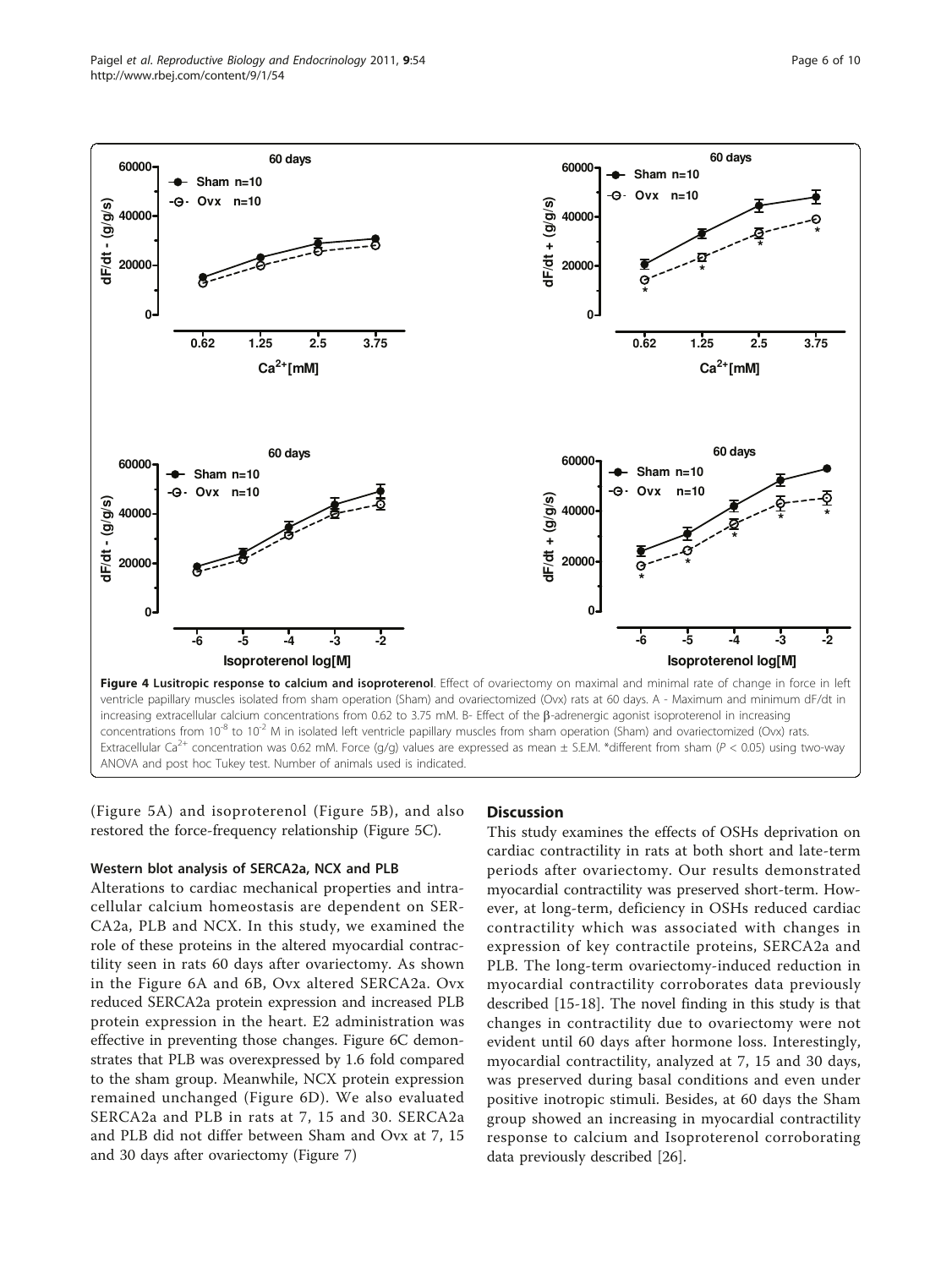<span id="page-6-0"></span>

Our results demonstrated that the PLB to SERCA2a ratio was increased at 60 days in the Ovx group by approximately 1.6-fold and was normalized after E2 treatment. The protein expression of NCX remained unchanged. Based on transgenic and gene-targeted mouse model studies, alterations to the PLB to SERCA2a ratio has been suggested to be a major regulator of cardiac contractility [[25,27](#page-9-0)]. In vivo studies using transgenic mice which overexpress cardiac specific PLB suggested that the "functional stoichiometry" of PLB/ SERCA2 is less than 1:1 in native cardiac sarcoplasmic reticulum membranes [[27\]](#page-9-0). Two-fold higher PLB protein levels in these transgenic mice as compared to WT, resulted in greater inhibition of  $Ca^{2+}$ -ATPase affinity for  $Ca<sup>2+</sup>$ , which was associated with decreases in contractility and  $Ca^{2+}$  transport in cardiomyocytes.

This suggests that changes observed in SR protein expression at 60 days in Ovx rats may be responsible for the reduced contractility observed. Further, because E2 replacement restored SR protein expression and myocardial contractility, it is plausible that OSHs participate in the long-term regulation of cardiac contractility. In fact, a previous study observed thyroid hormone regulation of SR protein expression and cardiac contractility [\[28](#page-9-0)]. These authors also observed enhanced cardiac PLB expression which was associated with decreased rates of cardiac SR  $Ca^{2+}$  uptake which is consistent with increased inhibition of the cardiac SR  $Ca<sup>2+</sup>$  pump and decreased contractility in hypothyroid rats.

Long-term studies demonstrated the influence of OSHs on rat cardiac contractility [[13](#page-9-0)] through impaired left ventricular function. Impaired function was characterized by decreases in cardiac output, peak systolic pressure and ejection fraction at all preloads in the hearts of rat ovariectomized before puberty. These contractile changes were further associated with a decrease in myosin ATPase activity. Another study [[14\]](#page-9-0) demonstrated the same changes in cardiac function which were reversed by E2 replacement. Further studies reporting changes in intracellular  $Ca^{2+}$  homeostasis in cardiomyocytes suggest a possible modulating effect of OSH deficiency on the  $Ca<sup>2+</sup>$  responsiveness of cardiac myofilament activation by induction of myofilament  $Ca^{2+}$  hypersensitivity but suppression of maximum myofibrillar ATPase activity [[28,16\]](#page-9-0), which may underlie the cardiac dysfunction observed in OSHs deficiency. These findings support our results. The regulatory role of OSHs in the calcium uptake activity of cardiac SR was also demonstrated in 10 week ovariectomized rat hearts [[16](#page-9-0)]. These authors demonstrated that estrogen and progesterone supplementation were equally effective in preventing changes in ovariectomized hearts.

In our study, 30 days after Ovx, myocardial isometric contractility in response to extracellular  $Ca^{2+}$  and  $\beta$ adrenergic agonist as well as the rate-force development relationship were preserved. In another study, hormone status did not affect levels of SERCA2a, PLB, ryanodine receptor and the mRNA encoding for  $\beta_1$ -adrenoreceptor at 4 weeks post ovariectomy in rat [[17](#page-9-0)]. Chu et al.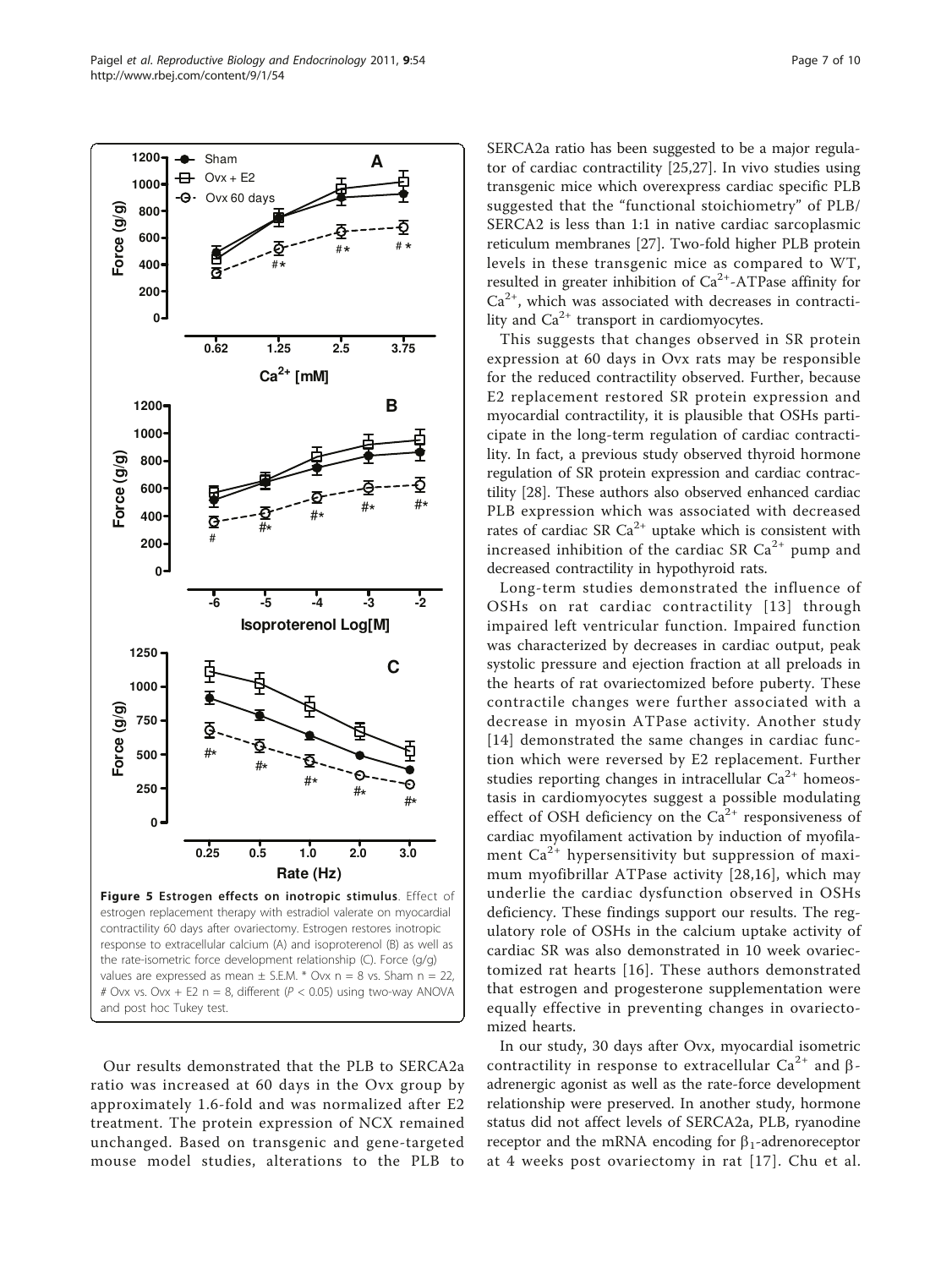<span id="page-7-0"></span>

further demonstrated that there was no difference in the isoproterenol-elicited increase in developed force though the abundance of  $\beta_1$ -adrenoreceptor was over 2-fold higher in the Ovx group compared with Sham.

We also conducted our study at an early stage after ovariectomy. Rat hearts were studied at 7 and 15 days post ovariectomy. Clear evidence of OSH absence was observed as early as 7 days after ovariectomy with a close to 3-fold reduction in uterus weight compared to sham animals. In addition, there was an increase in body weight in the Ovx rats at 15 days. However, myocardial contractility was preserved in these animals.

E2 receptor signaling in the cardiovascular system is a complex process that is not completely understood. Its effects on the vascular system have been demonstrated in normal rats [[30\]](#page-9-0) and after myocardial infarction [\[31](#page-9-0)]. It is well recognized that E2 has genomic and non-

genomic actions. The long-term effects of estrogen are mediated by different nuclear hormone receptors, ER  $\alpha$ and ER  $\beta$ , which are encoded by different genes and act as ligand-dependent transcription factors [[32\]](#page-9-0). To date, a number of mechanisms have been proposed to decipher the cardio protective effects of E2. E2 alters the expression of ventricular  $\beta_1$ -adrenoreceptor [[17,33\]](#page-9-0), intracellular calcium homeostasis related to the L-type  $Ca^{2+}$  channel [\[35\]](#page-9-0), cardiac SR  $Ca^{2+}$  uptake [[16\]](#page-9-0) and  $Ca^{2}$ sensitivity of cardiac myofilaments in ovariectomized rats [\[29](#page-9-0)], which are important mediators of cardiac contractility. Although a cardiac transcriptional regulation of estrogen is well described, there is little direct evidence of membrane cardiac estrogen receptors. Data reporting on the non-genomic signal transduction in cardiomyocytes have demonstrated that 17b estradiol has a negative inotropic effect on guinea-pig single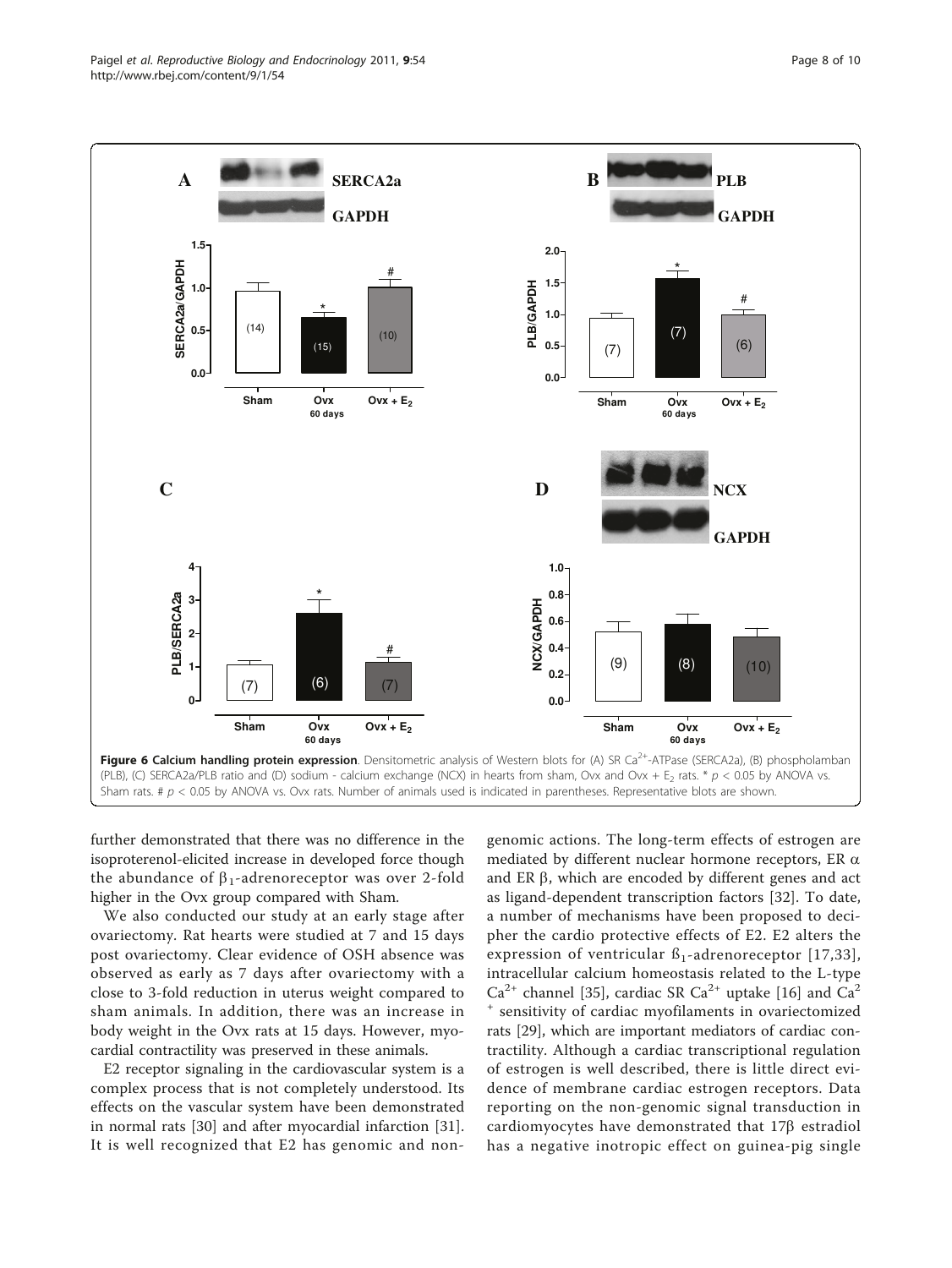<span id="page-8-0"></span>

phospholamban (PLB), (C) SERCA2a/PLB ratio in hearts from Sham and Ovx at 7, 15 and 30 days after surgery. Two way ANOVA.  $n = 6$ . Representative blots are shown.

ventricular myocytes by inhibiting ICa and so reducing systolic  $Ca^{2+}$  [[35\]](#page-9-0).

Furthermore, in isolated rat ventricular cardiomyocytes, it was demonstrated that E2 exerts opposite effects on intracellular myocyte pH, which is associated with pro-and anti-hypertrophic effects [\[36\]](#page-9-0).

A question raised by the results presented here is whether OSHs affects the myocardium directly or by secondary mechanisms involving other hormones modulated by E2. Also, as contractility was altered so late after loss of OSHs, does E2 act only by genomic mechanisms, or are compensatory mechanisms involved in the short term? Further studies are necessary to clarify these questions. Taken together, our results suggest that changes in  $Ca^{2+}$  handling due to abnormal SR function may contribute to reduced myocardial contractility in chronically OSH-deficient rats. Further studies would be beneficial to determine the importance of these findings in humans, as there are significant species-dependent differences in PLB regulation of SERCA2a [\[37\]](#page-9-0). Further, long-term rather than short-term estrogen suppression lead to contractile dysfunction which was subsequently reversed with estrogen replacement.

# Conclusions

In conclusion, the most novel aspect demonstrated in this study is the long delay in development of cardiac dysfunction after ovariectomy in young female rats.

#### Acknowledgements

This work was supported by grants from The National Council for Scientific and Technological Development (CNPq, Brazil) and by Espírito Santo Research Foundation (FAPES/FUNCITEC, ES, Brazil). We thank Dr Erinne Dabkowski for editorial assistance.

#### Authors' contributions

PAS was responsible for the large part of data acquisition and its analysis. R-JRF, FAA, T GP contributed on the data acquisition, analysis and the discussion of results. VDV and SI dressed the experimental protocol, drafted the manuscript, discussion the data and results providing funding for the study. All authors read and approved the final version of the manuscript.

#### Competing interests

The authors declare that they have no competing interests.

Received: 3 January 2011 Accepted: 23 April 2011 Published: 23 April 2011

#### References

- 1. The ESHRE Capri Workshop Group: [Hormones and cardiovascular health](http://www.ncbi.nlm.nih.gov/pubmed/16807276?dopt=Abstract) [in women.](http://www.ncbi.nlm.nih.gov/pubmed/16807276?dopt=Abstract) Hum Reprod Update 2006, 12:483-497.
- 2. Mosca L, Manson JE, Sutherland SE, Langer RD, Manolio T, Barrett-Connor E: [Cardiovascular disease in women: a statement for healthcare](http://www.ncbi.nlm.nih.gov/pubmed/9337227?dopt=Abstract) [professionals from the American Heart Association.](http://www.ncbi.nlm.nih.gov/pubmed/9337227?dopt=Abstract) Circulation 1997, 96:2468-2482.
- 3. Mosca L, Banka CL, Benjamin EJ, Berra K, Bushnell C, Lolor RJ, Ganiats TG, et al: [Evidence-based guidelines for cardiovascular disease prevention in](http://www.ncbi.nlm.nih.gov/pubmed/17367675?dopt=Abstract) [women: 2007 update.](http://www.ncbi.nlm.nih.gov/pubmed/17367675?dopt=Abstract) JACC 2007, 49:1230-1250.